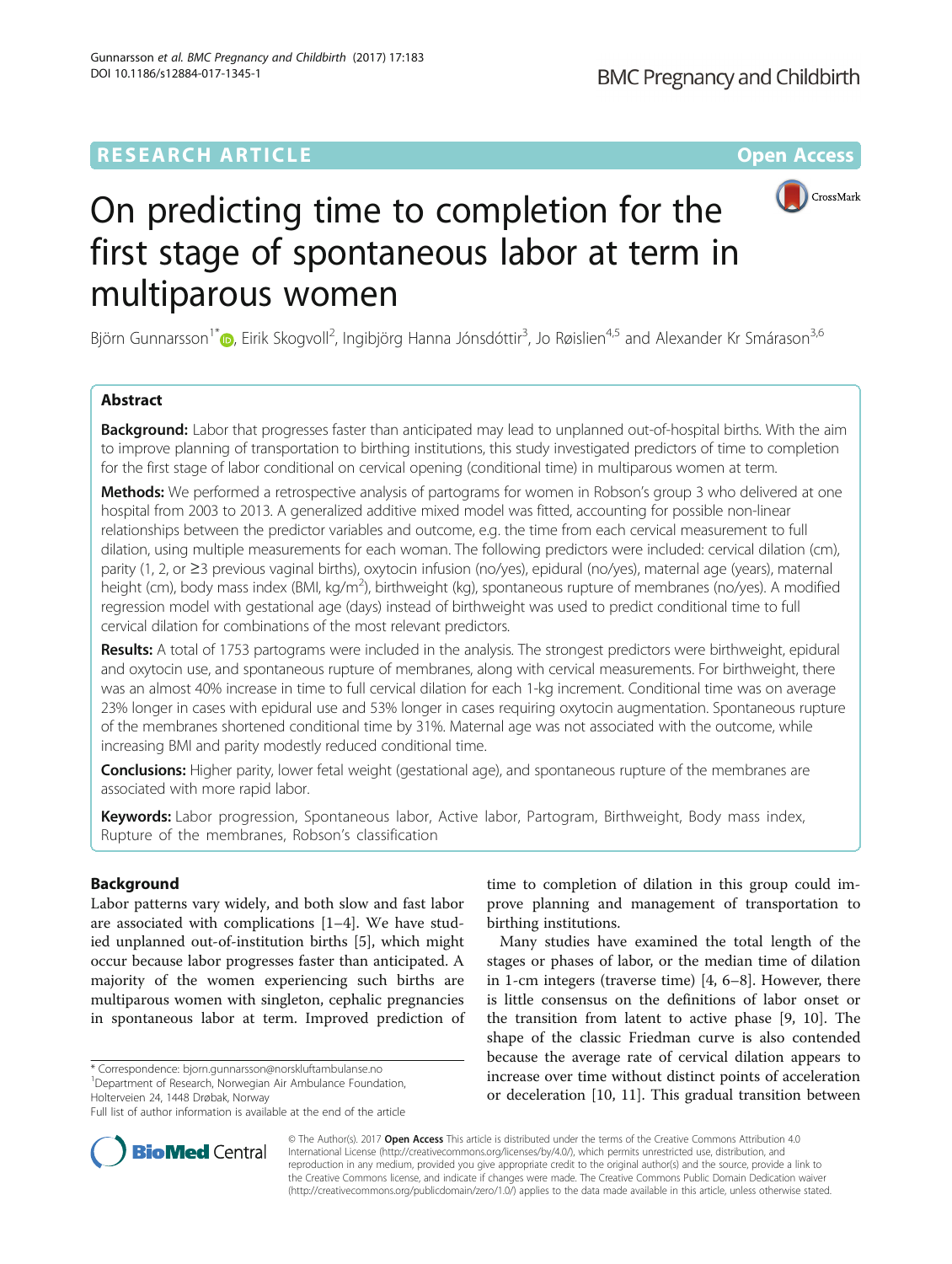the latent and active phases of the first stage of labor makes it difficult or impossible to objectively identify the onset of active labor. Average labor curves and tables showing median traverse time in centimeter integers can help diagnose abnormally slow labor progression but are not designed to estimate time to completion of cervical dilation conditional on the cervical opening and other factors known to be associated with the length of labor, including maternal age [[12](#page-6-0)], height [[13\]](#page-6-0), body mass index (BMI) [\[14\]](#page-6-0), parity [\[8](#page-6-0)], gestational age [\[15](#page-6-0)], and birthweight [\[6](#page-6-0)]. As well, timing of admission to the delivery unit [\[16\]](#page-6-0), epidural analgesia [\[15](#page-6-0), [17\]](#page-6-0), and oxytocin use [\[18](#page-6-0)] are known to be associated with length of labor. Clinical protocol with early amniotomy and early oxytocin [[19\]](#page-6-0)–but not amniotomy alone [\[20](#page-6-0)]–is associated with slightly shorter time from admission to delivery.

The first stage of labor is normally the longest, and the transition to the second stage of pushing and imminent delivery is an important decision point for pre-hospital health workers. Little research, though, has been conducted to improve methods to predict when the transition is likely to happen conditional on cervical opening and other covariates. Therefore, we aimed to use factors associated with the speed of labor to predict time to transition from first to the second stage, using data from multiparous women with singleton, cephalic pregnancy in spontaneous labor at term.

## **Methods**

#### Data material

We analyzed partograms for all women in Robson's group 3 (multiparous, in spontaneous labor, no previous Cesarean section, gestational age ≥37 weeks, and single, cephalic pregnancy) who delivered at Akureyri Hospital in Iceland from January 1, 2003 to December 31, 2013. This rural hospital handles approximately 430 births annually. Midwives attended all the deliveries and recorded and monitored labor progression by plotting each manual cervical measurement on a partogram, providing a graphical view of labor progression. The frequency of cervical measurements was not standardized, but they were generally taken shortly after arrival at the labor ward and again as clinically indicated. The midwives also recorded information about spontaneous rupture of membranes and oxytocin and epidural use on a preprinted form. Information about artificial rupture of membranes and descent of the fetal head were not entered consistently and, therefore, could not be used for analysis. Cases of emergency Cesarean sections or void partograms (no cervical measurements) were excluded.

## Primary outcome variable

Women were frequently admitted in advanced labor and did not have a cervical measurement before 4-cm

dilation. We, therefore, extracted the time and dilation in centimeters for all cervical examinations of at least 4 cm and calculated the time to full dilation of 10 cm. We refer to this time to full dilation conditioned on cervical dilation as conditional time. Onset of pushing was used as a proxy for time to full dilation when this was not confirmed with vaginal examination.

## Statistical analysis

Data for continuous variables were summarized as mean (SD) and range, while data for categorical data were summarized as n, percentage and range. Student's t-test was used for between-group comparisons of continuous variables, and Pearson's Chi-square test for categorical data.

Labor progression speeds up non-linearly, so in order to explore possible predictors of conditional time, a model capable of handling non-linearity must be applied. The framework of generalized additive models (GAM), a generalization of the traditional generalized linear model (GLM), allows for non-linear associations between the predictors and the outcome by fitting a smooth spline (i.e., a series of polynomials), rather than a straight line [[21\]](#page-6-0). Additionally, the partograms studied included repeated cervical measures for each birth which were uneven in both number and spacing, so this intracorrelation had to adjusted for. We thus fitted a generalized additive mixed model (GAMM), a generalization of GAM allowing for multiple measurements on each individual, to the data. The outcome variable (conditional time in hours) was heavily skewed, and was therefore log-transformed before statistical analysis to improve normality and model fit. The coefficients were backtransformed (exponentiated) to the original time scale after fitting of the model. The log-transformation and corresponding back transformation results in a model with multiplicative effects of the covariates on the original time scale.

Nine potential explanatory variables were included in the GAMM. The categorical variables were parity (1, 2, or 3 previous vaginal births), epidural use (no/yes), spontaneous rupture of membranes before first cervical examination  $\geq 4$  cm (no/yes), and augmentation of labor with oxytocin during the first stage (no/yes). The continuous variables were maternal age (years), height (cm), BMI (kg/m<sup>2</sup>), birthweight (kg), cervical measurements (cm), and length of gestation (days). The use of pushing as a proxy for completion of dilation ( $n = 242, 13.8\%)$ had minimal effects on the outcome (not shown). To calculate BMI, we used the last weight measurement before delivery with a few missing values ( $n = 72, 4.1\%$ ), as self-reported pre-pregnancy weight had more missing values ( $n = 242, 13.8\%$ ). However, the selection of weight for BMI calculations had minimal effects on the model outcome (not shown).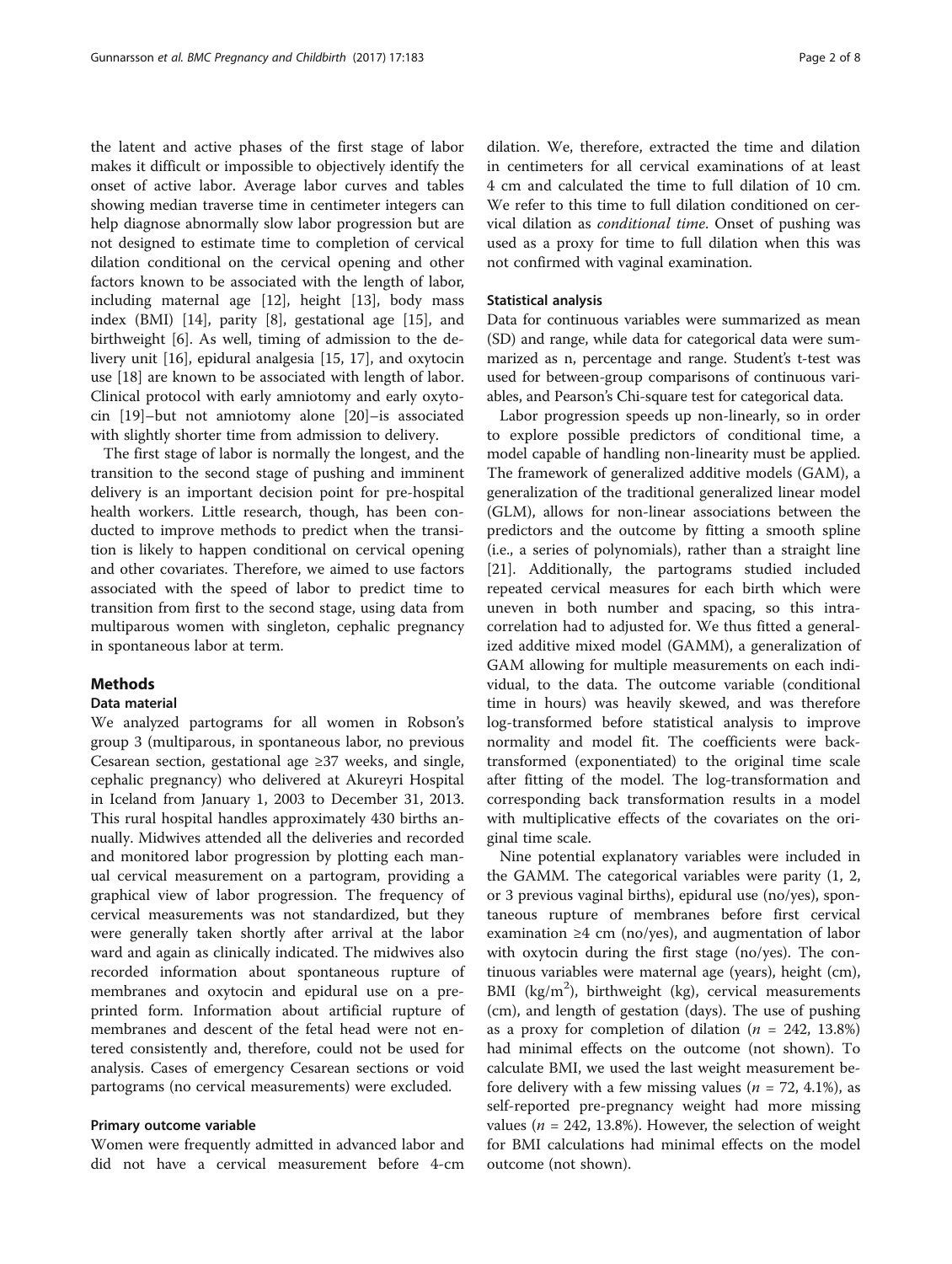To select the optimal statistical model, we applied Akaike's Information Criterion (AIC) [[22](#page-6-0)]. AIC is a weighing between parsimony and model fit to the data, providing an objective measure of the "goodness" of a model. Lastly, we fitted a GAMM with only the covariates that could be determined before hospital arrival and used this model to produce curves and a table of predictions for conditional time. We did so first using the same population and then a given a set of values for the model covariates.

 $p$ -values <0.05 were considered to be statistically significant. Confidence intervals were calculated using the non-parametric bootstrap [\[23\]](#page-6-0). Calculations were performed with R version 3.1 [\[24](#page-6-0)].

## Results

Figure 1 shows the flowchart for the 1805 women who met the study criteria. Cases of emergency Cesarean sections or void partograms due to unplanned out-ofhospital birth (1 unplanned at home, 2 in an ambulance) or delivery immediately upon arrival to the hospital were excluded, leaving 1753 partograms for analysis. The majority of women ( $n = 1734, 98.6\%$ ) were Caucasian. Forty (2.3%) women had instrumental deliveries, all of which were vacuum extractions that did not exclude them from further analysis. Women who received oxytocin infusion and/or epidurals were included in the main analysis  $(n = 404, 23.0\%)$ . Spinal blocks were not performed during labor in the sample.

The median cervical dilation at admission was 5 cm (range: 0.5–10 cm). Most women ( $n = 1411, 80.5\%$ ) measured ≥4 cm, and 966 (55.1%) ≥5 cm. Other variables are summarized in Table [1.](#page-3-0) Epidural analgesia was used in 312 cases (17.8%), increasing from 14.2% during the first 3 years to 20.9% during the last 3 years. Oxytocin augmentation was used in 255 (14.5%) cases, first increasing from 11.1% during the first 3 years to 18.7% in 2009 and then decreasing to 14.9% during the last 3 years. Both epidurals and oxytocin were used in 163 cases (9.3%). Comparing the 404 women (23.0%) who



received epidurals and/or oxytocin with those who did not have such interventions showed that maternal age and height did not differ between the groups, but women who received epidurals and/or oxytocin had higher BMI and gave birth to heavier babies.

Table [2](#page-3-0) shows values for parity (number of previous vaginal births) and spontaneous rupture of membranes before study entry according to whether the women received epidurals and/or oxytocin infusion during the first stage of labor. Women who did not have these interventions had a lower proportion only 1 previous birth, but there was no difference in the proportion of women with spontaneous rupture of the membranes.

## Statistical modelling

Fitting a full GAMM, we found that the covariates of maternal age and maternal height did not have statistically significant effects, and these two covariates were thus excluded in the final model. There was no evidence of nonlinearity in the association between BMI and conditional time (not shown), and this variable was entered as a linear predictor. There was some evidence of a non-linear relationship between birthweight and conditional time, but the effect was miniscule, and the covariate was modelled as linear to aid clinical interpretation. Although higher gestational age was associated with significantly prolonged conditional time when birthweight was removed from the model ( $p < 0.001$ ), inclusion of birthweight rendered gestational age insignificant, so gestational age was removed from the model as a predictor.

Figure [2](#page-4-0) shows labor curves for 10% of the sample. The relationship between cervical dilation and conditional time was strongly non-linear, highlighting the need for a multiple GAMM rather than a standard linear regression model (Fig. [3](#page-4-0)).

Table [3](#page-5-0) presents the results for the refined multiple GAMM, retaining only the significant predictors. This model explained 46% of the outcome variance (adjusted  $R^2$  = 0.46). Oxytocin use and birthweight were the strongest predictors. Regarding birthweight, there was a 39% increase in conditional time for every 1 kg, and oxytocin predicted 53% longer mean conditional time. Epidural use was also a strong covariate, predicting 23% longer mean conditional time, while rupture of the membranes resulted in a 31% shorter mean conditional time than for women with intact membranes.

In addition to this optimal model, we also fitted another GAMM using only the covariates relevant in prehospital settings (age, BMI, parity, gestational length, cervical measurement, spontaneous rupture of membranes). For this, we used data only from women who did not receive oxytocin or epidural analgesia ( $n = 1349$ , 77%). The model coefficients are shown in the supple-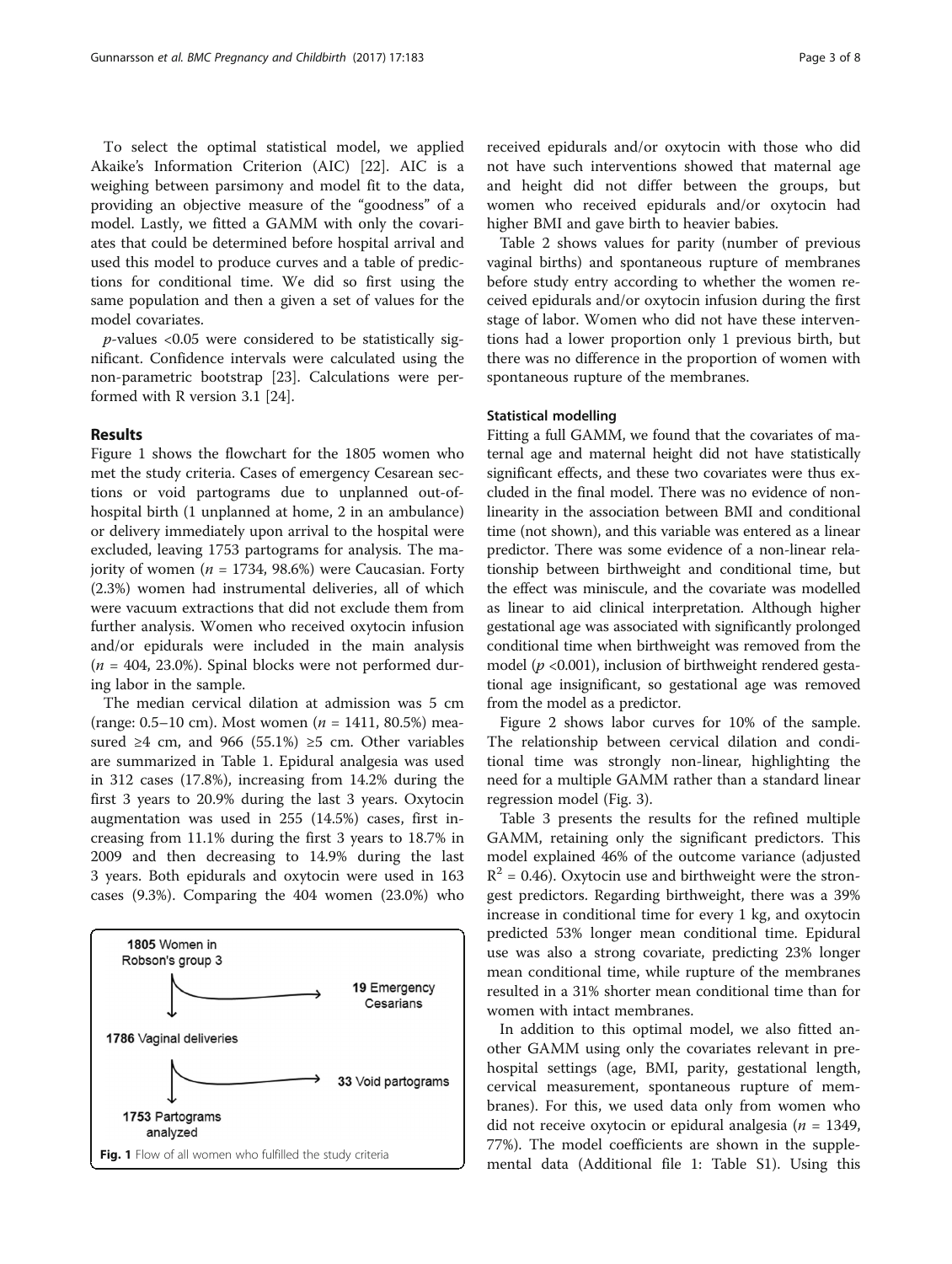| Variable                                      | Epidural and/or oxytocin ( $n = 404$ ) | Neither epidural or oxytocin ( $n = 1349$ ) | $p$ -value |
|-----------------------------------------------|----------------------------------------|---------------------------------------------|------------|
|                                               | Mean (SD)                              | Mean (SD)                                   |            |
| Maternal age [years]                          | 30.1(4.8)                              | 30.3(4.7)                                   | 0.481      |
| Maternal height [cm]                          | 166.8 (5.8)                            | 167.1(5.4)                                  | 0.241      |
| Maternal body mass index [kg/m <sup>2</sup> ] | 31.5(5.0)                              | 30.6(4.6)                                   | 0.002      |
| Gestational age [days]                        | 280.0 (7.2)                            | 280.9 (7.0)                                 | 0.996      |
| Birthweight [kg]                              | 3.88(0.48)                             | 3.82(0.45)                                  | 0.022      |

<span id="page-3-0"></span>Table 1 Study population characteristics (continuous variables), mean values comparing receiving and not receiving epidurals and/ or oxytocin

model, we calculated predictions for conditional time for the same population and deviation from actual results. The mean absolute percentage error was 40%. Finally, we produced predictions given combinations of values for the predictors. The values for maternal age and BMI were set at an average. These results are shown in Fig. [4](#page-5-0) (parity set at an average) and Additional file [2:](#page-5-0) Table S2.

## **Discussion**

Our main finding is that, in addition to cervical dilation, both birthweight and spontaneous rupture of the membranes markedly affect conditional time to completion of the first stage of labor in multiparous women. The association of fetal macrosomia (>4 kg) with longer labor and more frequent use of oxytocin has been well documented in previous research [\[25, 26\]](#page-6-0). In studies of labor 6 decades ago, Friedman found an large increase in the length of active nulliparous labor with increasing birthweight [\[27](#page-6-0)], but this association was much weaker among multipara [[28](#page-6-0)]. This association was also found in the work of Nesheim [\[13](#page-6-0)] and in a large study which included women who delivered singleton, cephalic babies with gestational age >34 weeks at 19 hospitals in the United States [\[6\]](#page-6-0). This recent study analyzed birthweight in 0.5-kg increments and found that birthweight of more than 3 kg apparently became a factor in prolonging labor in multiparous women. However, a high proportion of the sample received epidurals and/or

Table 2 Study population characteristics (categorical variables)

induction with oxytocin, and the researchers made no attempt to adjust for these factors. Incerti et al. found an association between gestational age and duration of active labor in nulliparous women at term but did not analyze birthweight [[15](#page-6-0)]. We found evidence of collinearity between birthweight and gestational age, suggesting that the effect of gestational age is at least partially mediated by birthweight.

Artificial rupture of the membranes is performed to prevent or treat labor that progresses slowly. However, a recent review of the use of amniotomy in spontaneous labor found no evidence that it shortened the first stage of labor [\[20](#page-6-0)]. Unfortunately, we could not assess this association, but we found that the spontaneous rupture of the membranes predicted much faster progress. The clinical impression holds that spontaneous rupture often signals the descent of fetal parts and the acceleration of dilation. The apparent effect of spontaneous rupture was quite large among the subjects in the present study and could not be explained by other factors studied (e.g., different cervical measurements at admission). A likely mechanism is the reduction in uterine wall tension when the volume is reduced, as explained by LaPlace's law [[29\]](#page-6-0). This enables the uterus to maintain or generate higher pressure, which speeds up labor. Further studies on this possible explanation are warranted.

| Variable                         | Epidural and/or oxytocin | Neither epidural or oxytocin | $p$ -value |
|----------------------------------|--------------------------|------------------------------|------------|
|                                  | Number (%)               | Number (%)                   |            |
| Parity <sup>a</sup>              |                          |                              |            |
|                                  | 254 (62.9)               | 726 (53.8)                   | 0.005      |
| 2                                | 112(27.7)                | 479 (35.5)                   |            |
| $\geq$ 3                         | 37(9.2)                  | 143 (10.6)                   |            |
| Missing                          | 1(0.3)                   | 1(0.1)                       |            |
| Spontaneous rupture of membranes |                          |                              |            |
| No                               | 276 (68.3)               | 913 (67.7)                   | 0.445      |
| Yes                              | 123 (30.5)               | 367 (27.2)                   |            |
| Missing                          | 5(1.2)                   | 69(5.1)                      |            |

<sup>a</sup>Number of previous births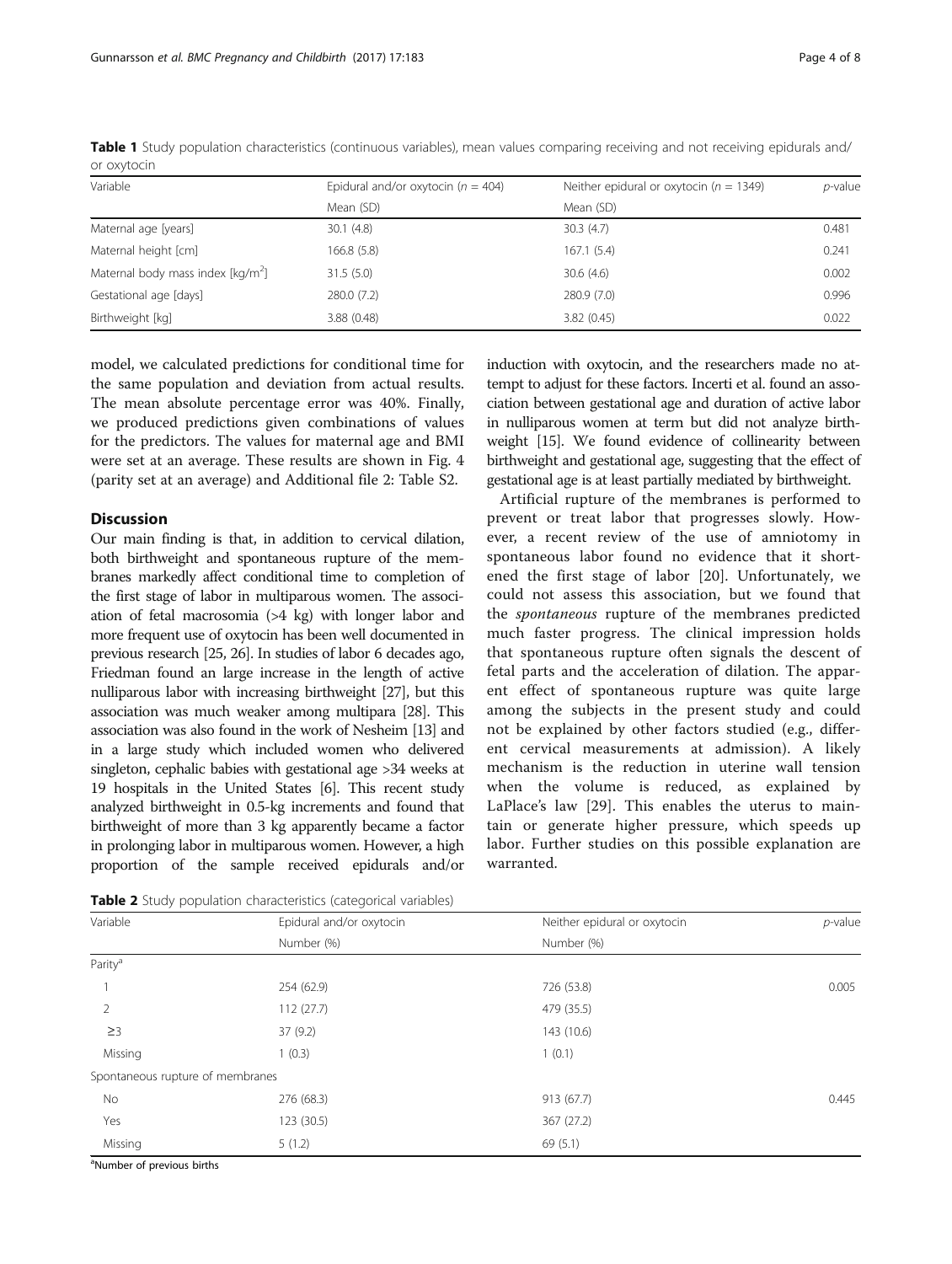It is well known that higher parity (number of previous births) is associated with faster labor, and our findings in this regard were expected [\[7](#page-6-0), [8](#page-6-0), [13](#page-6-0), [30](#page-6-0), [31](#page-6-0)]. The relationship between maternal age and labor progress is unclear, although dystocia, including the need for oxytocin augmentation and prolonged labor, might increase with higher maternal age [[32\]](#page-6-0). One study showed maternal age of more than 30 years to be associated with longer first stage labor (4 cm to complete dilation) in nulliparas and multiparas at term who did not receive oxytocin or epidurals [\[33](#page-6-0)]. However, other studies have found no association between maternal age and the duration of the first stage [\[13](#page-6-0), [34](#page-6-0)]. In our previous study of unplanned out-of-institution births in Norway, we found that older women were less likely than younger women with the same parity to have unplanned out-of-institution deliveries [[5\]](#page-6-0). We then speculated that this could be due to less vigorous labor or more precautions with age, and our findings from the present study support the latter.

We found that oxytocin use during the first stage of labor was associated with much longer conditional time, which is not surprising because oxytocin was exclusively used to treat slow progress. Studies have shown that early oxytocin for slow progress is associated with increased speed of labor [\[18, 35](#page-6-0)], and we find it likely that this was also the case in our sample. Although we have no way to offer proof, it is reasonable to assume that this relationship has more to do with the reasons or characteristics that led to oxytocin use, rather than its effects. Epidurals were also associated with longer conditional time, which can be related both to the indications for its use and to a negative effect on speed of labor [[15](#page-6-0), [17](#page-6-0)].

Maternal height has been found to be inversely related to length of labor, but we did not find this association in our sample [[13](#page-6-0)]. Several studies have shown that higher maternal BMI is linked to longer labor and higher risk for caesarean delivery [\[36](#page-6-0)–[39](#page-7-0)]. The underlying cause for this association remains poorly understood, but the effect of BMI on labor might be rather small in multiparous women [\[37](#page-7-0)]. We found a modest inverse relationship of a 1% reduction in the time to full dilation for an increment of 1 BMI unit.

The centralization of obstetric care which creates longer distances between homes and birthing institutions demands new solutions. The driving force behind this study was our interest in predicting time to completion of active labor and beginning of the second stage with pushing and imminent birth. The aim is not new, but the application of statistical models with complex functions might have the potential to improve prediction accuracy [\[15,](#page-6-0) [40](#page-7-0)]. However, some consider population-based average labor curves to be poor predictors for the individual progress of cervical dilation [\[30\]](#page-6-0). We tested our model in the sample and measured the mean absolute percentage error, which is a score used to measure how close predictions are to actual outcomes. Mean absolute error equally weighs all the individual differences and returns a value from 0 to infinity, with lower values indicating more accurate predictions. The predicted model outcome was not accurate enough to make clinical recommendations, but justified the generation of Fig. [4](#page-5-0) and Additional file [2:](#page-5-0) Table S2 for exploratory purposes, clearly demonstrating the great importance of cervical measurements, gestational age, and spontaneous rupture of the membranes. For example, the estimated conditional time for a woman with 1 previous birth and 6-cm cervical dilation is 53 min with a gestational age of 259 days and spontaneously ruptured membranes but 97 min with a gestational age of 293 days and intact membranes.

Our study has many limitations. History of previous rapid labor might increase the likelihood of subsequent rapid labor, although we are not aware of any research supporting this speculation. Information about rapid or precipitous labor for our sample was not systematically recorded. We also did not include information about significant obstetric risk factors, which are thought to be



<span id="page-4-0"></span>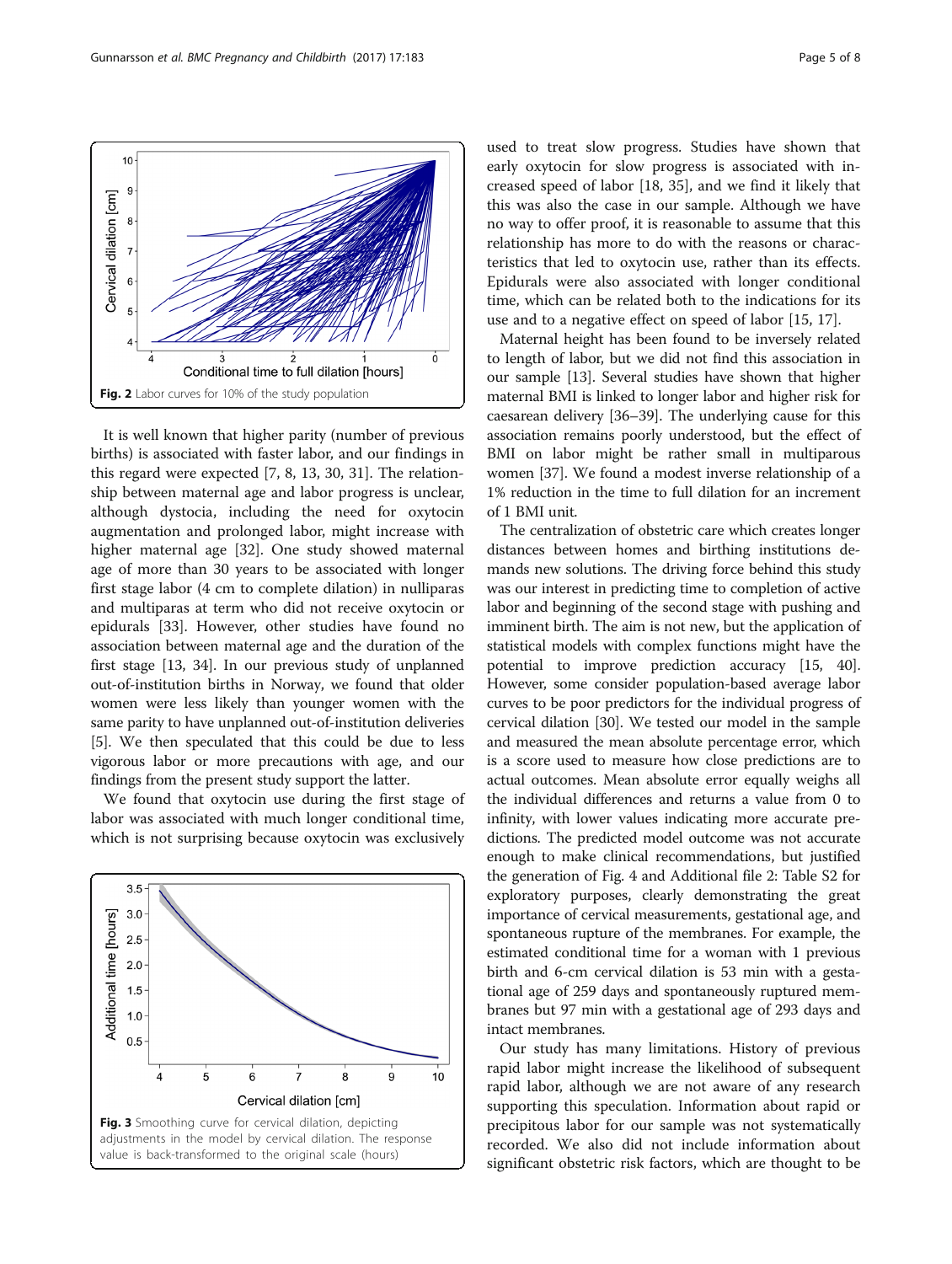<span id="page-5-0"></span>

| <b>Table 3</b> Multiple Regression Model Results Predicting Time to |
|---------------------------------------------------------------------|
| Completion of Cervical Dilation (Data from 1753 Partograms)         |

| Variable                                  | Coefficient <sup>a</sup> 95% CI |                 | $p$ -value |
|-------------------------------------------|---------------------------------|-----------------|------------|
| Intercept                                 | 0.449                           | $0.320 - 0.629$ | < 0.001    |
| Body mass index [kg/m <sup>2</sup> ]      | 0.990                           | $0.983 - 0.998$ | 0.010      |
| Parity 2 vs. 1                            | 0.905                           | $0.840 - 0.976$ | 0.009      |
| Parity $\geq$ 3 vs. 1                     | 0.901                           | $0.801 - 1.014$ | 0.083      |
| Spontaneous rupture of membranes<br>[yes] | 0.763                           | $0.707 - 0.824$ | < 0.001    |
| Epidural [yes]                            | 1.226                           | 1.115-1.349     | < 0.001    |
| Oxytocin [yes]                            | 1.531                           | 1.383-1.695     | < 0.001    |
| Birthweight [kg]                          | 1.393                           | 1.293-1.502     | < 0.001    |
| Cervical dilation <sup>b</sup>            |                                 |                 | < 0.001    |

<sup>a</sup>Values are back-transformed from log scale, resulting in a model with multiplicative effects. A coefficient of 1 thus implies no effect <sup>b</sup>

<sup>b</sup>The coefficients for cervical dilation were estimated with a smoothing GAMM function; see Figure [3](#page-4-0)

uncommon in our practice. Other limitations include missing information about the artificial rupture of membranes and other factors that may be associated with the speed of labor (e.g., frequency and intensity of contractions, timing of oxytocin infusion and epidurals).

Including duration of the second stage of labor could also add value to our prediction table. However, the second stage of multiparous labor often lasts only minutes, and managing this stage en route to hospital should be avoided whenever possible. Transportation, particularly by helicopter, should also be avoided when birth is fast-approaching. In these cases, road transport by ambulance, expecting a stop en route for delivery of the baby, can be a better option.

As well, some women delivered multiple times during the study period, but we did not have permission to identify these women. This is unlikely to be a significant source of bias but is important to consider in future research. Finally, obstetric practice likely changed somewhat during the study



period (e.g., increased use of epidurals), and different results may well be expected for other populations.

The strengths of this study include complete data from an entire population at a single institution meticulously collected by a small group of midwives. The population was homogeneous and consisted mostly of white women with a low prevalence of health- and social problems and strict obstetrical follow-up during pregnancy. We limited the analysis to a single Robson group of women who are too often exposed to unplanned out-of-institution births, and we excluded important confounders (e.g., previous caesarean, induction of labor and prolonged premature rupture of membranes) to avoid a "mixed bag" that clouds the issue. Labor patterns may have changed over the years, and consequently, groundbreaking studies on this important subject have lost some of their relevance [\[7, 28](#page-6-0)]. Thoughtful statistical modelling, considering repeated measures, adjusting for important confounders, and appropriately dealing with the complex, non-linear relationships between the predictors and outcomes enabled us to generate predictions for time to completion of cervical dilation conditional on cervical opening, parity, gestational age, birthweight, and rupture of membranes. However, due to many limitations, the study results can only be used for exploratory purposes and not for clinical recommendations. A larger prospective study could evaluate whether prediction of conditional time could be of a clinical value for parturition women in various Robson groups.

## Conclusion

Higher parity, lower birthweight (gestational age), and spontaneous rupture of the membranes are associated with shorter conditional time to completion of the first stage of labor at term among multiparous women. Multiparous women in spontaneous labor should be expected to have fast labor. Increased accuracy in the prediction of labor speed could aid clinical management, including decisions on transfers to birthing institutions.

## Additional files

[Additional file 1: Table S1.](dx.doi.org/10.1186/s12884-017-1345-1) Multiple Regression Model results Predicting Conditional Time Using Only Covariates Relevant in Pre-hospital Settings. (DOCX 12 kb)

[Additional file 2: Table S2.](dx.doi.org/10.1186/s12884-017-1345-1) Predicted Conditional Time for Parity, Gestational Length, and Cervical Dilation for Intact and Ruptured Membranes ≥4 cm. <sup>1</sup> (DOCX 14 kb)

## Abbreviations

AIC: Akaike's information criterion;; BMI: Body mass index; CI: Confidence interval; GAM: Generalized additive models; GAMM: Generalized additive mixed models; GLM: Generalized linear models; SD: Standard deviation

#### Acknowledgements

The authors are grateful to the midwives at Akureyri Hospital for their thorough recording of data.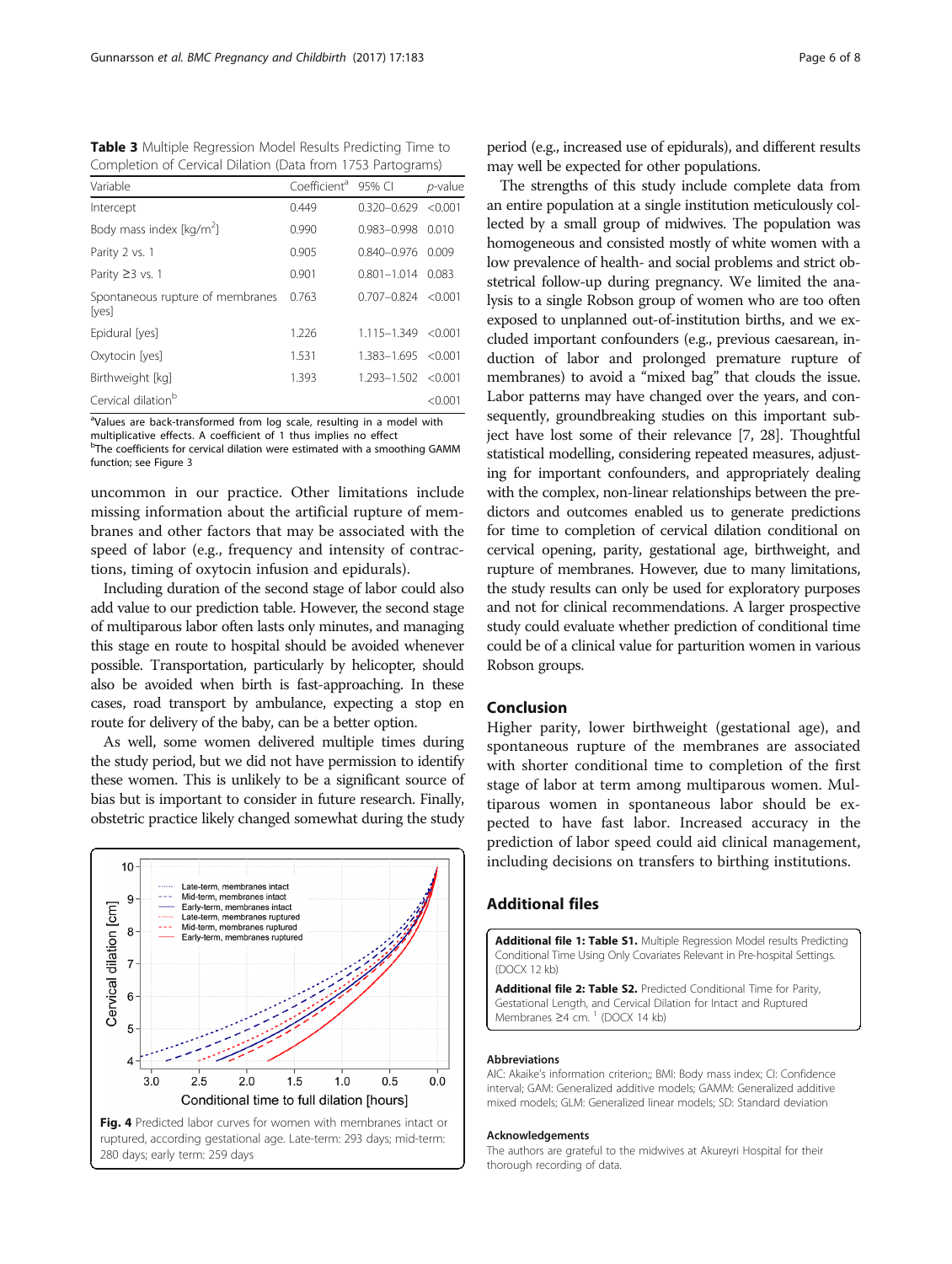## <span id="page-6-0"></span>Funding

Financial support was received from the Akureyri Hospital Research Fund and the Norwegian Air Ambulance Foundation, which operates a commercial air company for the Norwegian and Danish emergency medical services. However, the funding had no influence on the study design, completion, or data analysis.

## Availability of data and materials

The statistical coding is available from the corresponding author. We are unable to share the data due to restrictions imposed by the Hospital Ethics Committee.

## Authors' contributions

BG designed the study, performed the analysis, and wrote the manuscript. JR helped design the study, performed the analysis, and commented on and edited the manuscript. ES helped with the analysis and commented on the manuscript. AKS and IHJ collected the data, helped design the study, and commented on the manuscript. All the authors read and approved the final manuscript.

#### Competing interests

The authors have no relationships with any company that might have an interest in the submitted work in the previous three years and no financial interests that might be relevant to the submitted work.

#### Consent for publication

Not applicable.

#### Ethics approval and consent to participate

Ethical approval for the study was granted by the Hospital Ethics Committee (issued January 1, 2014, registration number 01/2014), with an exemption from the general rule for obtaining informed consent. The Icelandic National Protection Authority was notified of the study.

## Publisher's Note

Springer Nature remains neutral with regard to jurisdictional claims in published maps and institutional affiliations.

### Author details

<sup>1</sup>Department of Research, Norwegian Air Ambulance Foundation, Holterveien 24, 1448 Drøbak, Norway. <sup>2</sup>Faculty of Medicine, Norwegian University of Science and Technology, Trondheim, Norway. <sup>3</sup>Department of Obstetrics and Gynecology, Akureyri Hospital, Akureyri, Iceland. <sup>4</sup>Department of Health Studies, University of Stavanger, Stavanger, Norway. <sup>5</sup>Department of Biostatistics, Institute of Basic Medical Sciences, University of Oslo, Oslo, Norway. <sup>6</sup>Institute of Health Science Research, University of Akureyri, Akureyri, Iceland.

## Received: 14 December 2016 Accepted: 24 May 2017 Published online: 12 June 2017

#### References

- Kjaergaard H, Olsen J, Ottesen B, Dykes AK. Incidence and outcomes of dystocia in the active phase of labor in term nulliparous women with spontaneous labor onset. Acta Obstet Gynecol Scand. 2009;88(4):402–7.
- 2. Mahon TR, Chazotte C, Cohen WR. Short labor: characteristics and outcome. Obstet Gynecol. 1994;84(1):47–51.
- Sheiner E, Levy A, Mazor M. Precipitate labor: higher rates of maternal complications. Eur J Obstet Gynecol Reprod Biol. 2004;116(1):43–7.
- 4. Ostborg TB, Romundstad PR, Eggebo TM. Duration of the active phase of labor in spontaneous and induced labors. Acta Obstet Gynecol Scand. 2017; 96(1):120–7.
- 5. Gunnarsson B, Smarason AK, Skogvoll E, Fasting S. Characteristics and outcome of unplanned out-of-institution births in Norway from 1999 to 2013: a crosssectional study. Acta Obstet Gynecol Scand. 2014;93(10):1003–10.
- 6. Leftwich HK, Gao W, Wilkins I. Does increase in birth weight change the normal labor curve? Am J Perinatol. 2015;32(1):87–92.
- 7. Laughon SK, Branch DW, Beaver J, Zhang J. Changes in labor patterns over 50 years. Am J Obstet Gynecol. 2012;206(5):419 e1–9.
- 8. Zhang J, Troendle J, Mikolajczyk R, Sundaram R, Beaver J, Fraser W. The natural history of the normal first stage of labor. Obstet Gynecol. 2010;115(4):705–10.
- 9. Hanley GE, Munro S, Greyson D, Gross MM, Hundley V, Spiby H, et al. Diagnosing onset of labor: a systematic review of definitions in the research literature. BMC Pregnancy Childbirth. 2016;16:71.
- 10. Neal JL, Lowe NK, Ahijevych KL, Patrick TE, Cabbage LA, Corwin EJ. "Active labor" duration and dilation rates among low-risk, nulliparous women with spontaneous labor onset: a systematic review. J Midwifery Womens Health. 2010;55(4):308–18.
- 11. Zhang J, Troendle JF, Yancey MK. Reassessing the labor curve in nulliparous women. Am J Obstet Gynecol. 2002;187(4):824–8.
- 12. Smith GC, Cordeaux Y, White IR, Pasupathy D, Missfelder-Lobos H, Pell JP, et al. The effect of delaying childbirth on primary cesarean section rates. PLoS Med. 2008;5(7):e144.
- 13. Nesheim BI. Duration of labor. An analysis of influencing factors. Acta Obstet Gynecol Scand. 1988;67(2):121–4.
- 14. Vahratian A, Zhang J, Troendle JF, Savitz DA, Siega-Riz AM. Maternal prepregnancy overweight and obesity and the pattern of labor progression in term nulliparous women. Obstet Gynecol. 2004;104(5 Pt 1):943–51.
- 15. Incerti M, Locatelli A, Ghidini A, Ciriello E, Malberti S, Consonni S, et al. Prediction of duration of active labor in nulliparous women at term. Am J Perinatol. 2008;25(2):85–9.
- 16. Hemminki E, Simukka R. The timing of hospital admission and progress of labour. Eur J Obstet Gynecol Reprod Biol. 1986;22(1–2):85–94.
- 17. Alexander JM, Sharma SK, McIntire DD, Leveno KJ. Epidural analgesia lengthens the Friedman active phase of labor. Obstet Gynecol. 2002; 100(1):46–50.
- 18. Bugg GJ, Siddiqui F, Thornton JG. Oxytocin versus no treatment or delayed treatment for slow progress in the first stage of spontaneous labour. Cochrane Database Syst Rev. 2013;6:CD007123.
- 19. Wei S, Wo BL, Qi HP, Xu H, Luo ZC, Roy C, et al. Early amniotomy and early oxytocin for prevention of, or therapy for, delay in first stage spontaneous labour compared with routine care. Cochrane Database Syst Rev. 2013;8:CD006794.
- 20. Smyth RM, Alldred SK, Markham C. Amniotomy for shortening spontaneous labour. Cochrane Database Syst Rev. 2013;1:CD006167.
- 21. Wood S. Generalized additive models: an introduction with R: CRC press; 2006.
- 22. Akaike H. A new look at the statistical model identification. IFFE Trans Autom Control. 1974;19(6):716–23.
- 23. Efron B, Tibshirani RJ. An introduction to the bootstrap: CRC press; 1994.
- 24. R Development Core Team. R: A language and environment for statistical computing. 3.1 ed. Vienna: R Foundation for Statistical Computing; 2014.
- Batallan A, Goffinet F, Paris-Llado J, Fortin A, Breart G, Madelenat P, et al. Fetal macrosomia: management, obstetrical and neonatal results. Multicenter case-control study in 15 maternity hospitals in Paris and the Ile de France area. Gynecol Obstet Fertil. 2002;30(6):483–91.
- 26. Jolly MC, Sebire NJ, Harris JP, Regan L, Robinson S. Risk factors for macrosomia and its clinical consequences: a study of 350,311 pregnancies. European Journal of Obstetrics & Gynecology and Reproductive Biology. 2003;111(1):9–14.
- 27. Friedman EA. Primigravid labor; a graphicostatistical analysis. Obstet Gynecol. 1955;6(6):567–89.
- 28. Friedman EA. Labor in multiparas; a graphicostatistical analysis. Obstet Gynecol. 1956;8(6):691–703.
- 29. Noveroske RJ. Two applications of the Law of LaPlace to obstetrics. J Indiana State Med Assoc. 1979;72(6):416–7.
- 30. Ferrazzi E, Milani S, Cirillo F, Livio S, Piola C, Brusati V, et al. Progression of cervical dilatation in normal human labor is unpredictable. Acta Obstet Gynecol Scand. 2015;94(10):1136–44.
- 31. Bergsjo P, Bakketeig L, Eikhom SN. Duration of labour with spontaneous onset. Acta Obstet Gynecol Scand. 1979;58(2):129–34.
- 32. Treacy A, Robson M, O'Herlihy C. Dystocia increases with advancing maternal age. Am J Obstet Gynecol. 2006;195(3):760–3.
- 33. Albers LL. The duration of labor in healthy women. J Perinatol. 1999;19(2):114–9.
- 34. Rasmussen S, Bungum L, Hoie K. Maternal age and duration of labor. Acta Obstet Gynecol Scand. 1994;73(3):231–4.
- 35. Blanch G, Lavender T, Walkinshaw S, Alfirevic Z. Dysfunctional labour: A randomised trial. Br J Obstet Gynaecol. 1998;105(1):117–20.
- 36. Ovesen P, Rasmussen S, Kesmodel U. Effect of prepregnancy maternal overweight and obesity on pregnancy outcome. Obstet Gynecol. 2011;118(2 Pt 1):305–12.